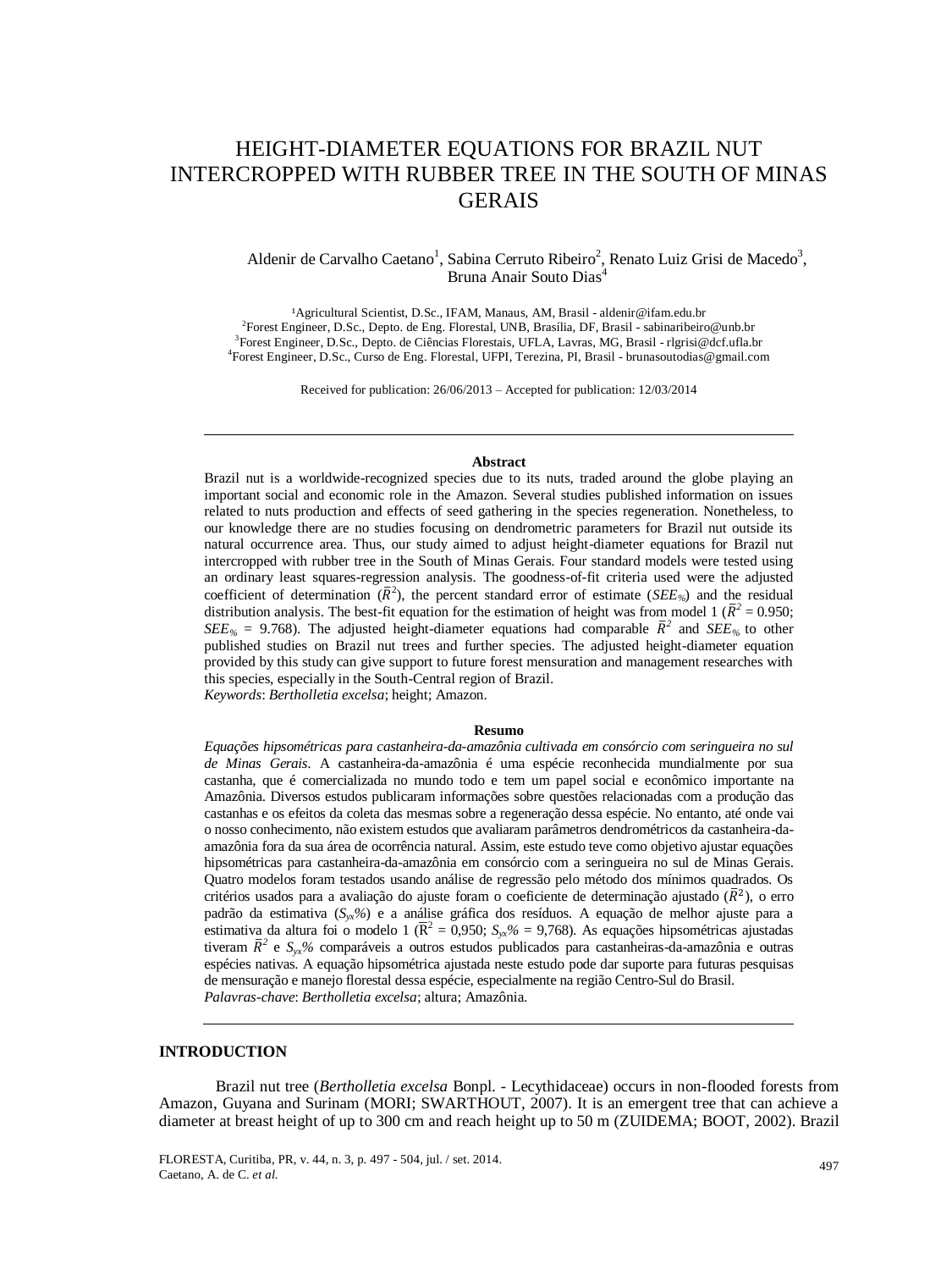nut trees are presently classified as vulnerable to extinction due to extensive seed gathering and illegal deforestation (PAIVA *et al*., 2011; INTERNATIONAL UNION FOR CONSERVATION OF NATURE, 2012).

The seeds of the Brazil nut trees play an important social and economic role in the Amazon, providing livelihood for many of its inhabitants. Frequently, Brazil nut is pointed out as one of the most profitable non-timber forest products (ORTIZ, 2002; WADT *et al.,* 2005). This fact motivated the development of many studies focusing on the Brazil nut production and regeneration (KAINER *et al.,* 2007; SCOLES; GRIBEL, 2012), population structure (WADT *et al*., 2005; SCOLES; GRIBEL, 2011) and effects of selective logging (GUARIGUATA *et al*., 2009; SORIANO *et al*., 2012).

However, a very small number of studies to date have published information on dendrometric parameters for Brazil nut (TONINI *et al*., 2005, 2008). Most of these few studies were performed in areas of natural occurrence of the species. The knowledge of mensuration characteristics of the Brazil nut outside its native distributional range is essential to support its future introduction in other regions of Brazil.

The relationship between tree diameter and height is of great importance to describe the forest structure (TEWARI; GADOW, 1999). Diameter at breast height is normally easily measured in the field. Nonetheless, depending on the vegetation type, the measurement of height may be a costly and time consuming operation. An alternative is to utilize height-diameter models. They are standard tools used to predict height usually solely based on the diameter at breast height.

Several studies proposed height-diameter models for commonly planted exotic species, such as *Eucalyptus* and *Pinus* (BARROS *et al.,* 2002; TOMÉ *et al.,* 2007; DONADONI *et al.,* 2010; RIBEIRO *et al.,* 2010). However, for native tree species these kinds of studies are not so common.

Thus, our study aimed to help bridge this knowledge gap by adjusting height-diameter equations for Brazil nut intercropped with rubber tree in the South of the State of Minas Gerais.

#### **MATERIAL AND METHOD**

The study was performed in an experimental area (21°13'30" S, 44°58'16" W) at the Federal University of Lavras, located in Southern Minas Gerais State, Brazil. In Lavras, the mean temperature is 19.3 ºC and the average annual rainfall is around 1.530 mm, concentrated during the summer season (from December to February). Soils at the study site were Oxisol. The area was at an altitude of 931 m.

# **Seedling production and field experiment**

Seeds of Brazil nut tree (*Bertholletia excelsa* Bonpl.) were collected in Alta Floresta and Paranaíta, in Northern Mato Grosso State, in areas of natural occurrence of the species. Seedlings were grown under 50 % shade at the nursery of the Department of Forest Sciences from the Federal University of Lavras. Seedlings underwent a stage of acclimatization, with the shading gradual withdrawal, twenty days before planting in the field. Rubber tree (*Hevea brasiliensis* (Willd ex A. Juss.) Muell Arg.) seedlings were purchased from reputable nurseries.

The first step of the field experiment was initiated in the summer of 1996. Prior to planting the area was cleaned and the attack of ants prevented by using baits. Superphosphate (200 g) and organic compost (10 L) were applied in each one of the 40 x 40 x 40 cm planting holes. Seedlings of the Brazil nut tree were planted in 3 x 3 m spacing with a split-plot design with four replicates. A total of 24 split-plots were established, totaling 96 seedlings. Weed control was performed during the entire experiment period.

Three years later, in the summer of 1999, the seedlings of rubber trees were planted in every two inter rows of Brazil nuts (6 x 3 m spacing), initiating the intercropping of Brazil nut with rubber trees. The rubber tree experiment was carried out in randomized blocks composed of six treatments (clones PB 235; IAC 15; IAN 3193; PR 255; IPA 1 and RRIM 600), three repetitions with four seedlings for section, totalizing 72 plants. The 40 x 40 x 40cm planting holes were initially filled with phosphate (300 g). Fifteen days after planting, 150 g of 20-5-20 NPK was top-dressed over each planting hole. Weed control was also regularly conducted.

#### **Data collection and modeling**

The adjustment of height-diameter models in this study focused only on the Brazil nut individuals. Tree mensuration was performed in 2012 (16 years after planting) on 77 individuals (19 died). All trees with Diameter at Breast Height (dbh)  $\geq$  5 cm had the girth tape measured. Total tree height was measured with a telescopic measuring pole. A diameter distribution was built to verify the frequency of individuals in the different diameter size class.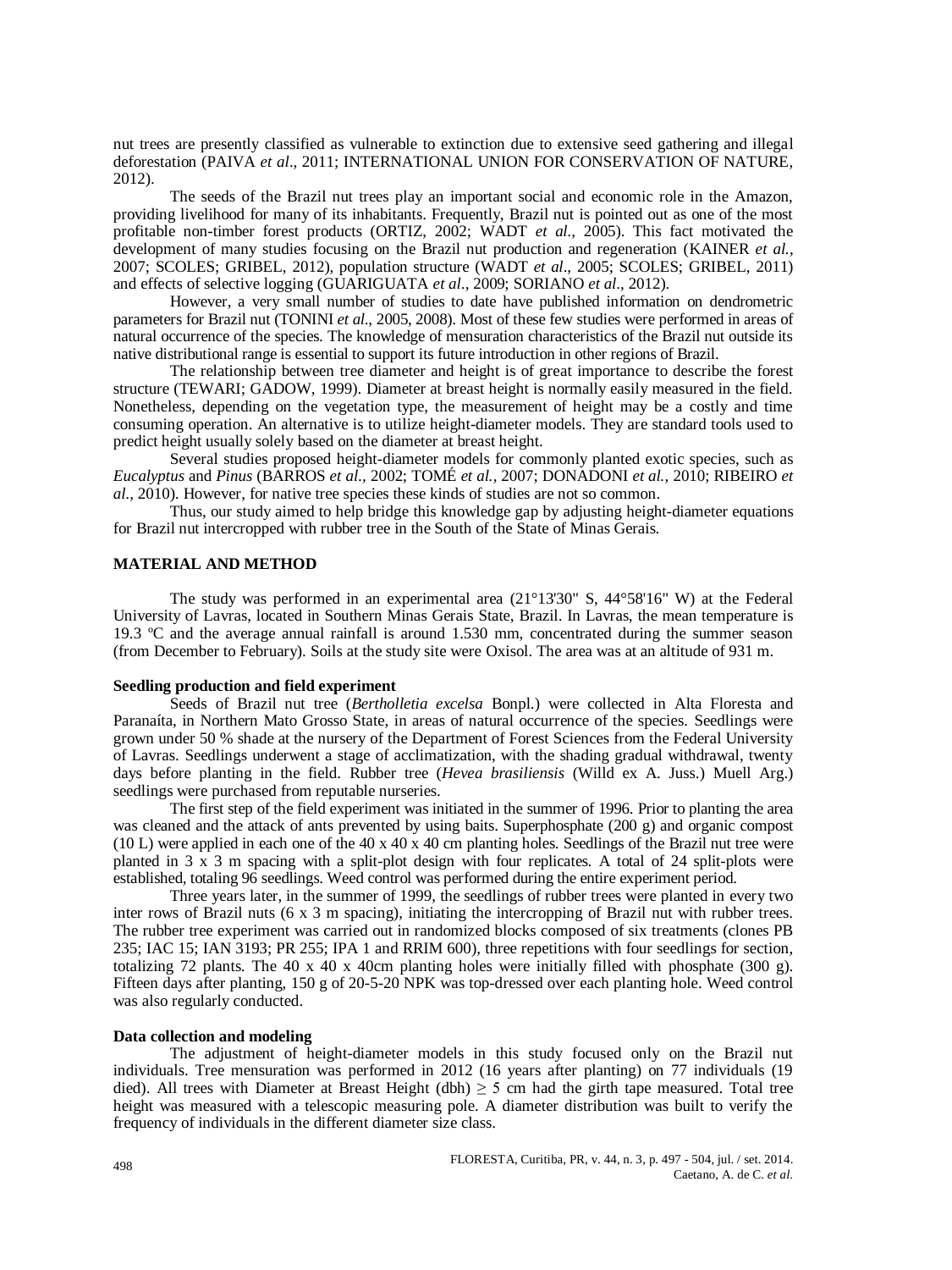Four standard models (TROREY, 1932; CURTIS, 1967; PRODAN, 1968) were evaluated for the estimation of height using an ordinary least squares-regression analysis:

$$
\frac{\text{dbh}^2}{\text{h} - 1,3} = \beta_0 + \beta_1 \cdot \text{dbh} + \beta_2 \cdot \text{dbh}^2 + \varepsilon_i \tag{1. Prodan}
$$

$$
\ln(h) = \beta_0 + \beta_1 \cdot \frac{1}{dbh} + \varepsilon_i \tag{2. Curtis}
$$

$$
h = \beta_0 + \beta_1 \cdot dbh + \beta_2 \cdot dbh^2 + \varepsilon_i \tag{3. Parabolic}
$$

$$
\ln(h) = \beta_0 + \beta_1 \cdot \ln(dbh) + \varepsilon_i \tag{4. Stoffels}
$$

where:  $dbh = diameter$  at breast height in cm;  $h =$  total height of the tree in m.

Models 2 and 4 were linearized and a correction factor (*CF*) was applied in their estimated height values (Eq. 5) due to the differences between distributions of log-transformed and metric values (SPRUGEL, 1983). Using the corrected value of the predicted height in meters, the standard error of estimate (*SEE*) was recalculated.

$$
CF = \exp(\frac{\text{SEE}^2}{2})
$$
 (5)

The selection of the best equation was based on the adjusted coefficient of determination  $(\overline{R}^2)$ , the percent standard error of estimate (*SEE%*) and the analysis of residual distributions (DRAPER; SMITH, 1998). Data analyses were accomplished using STATISTICA software package version 8.0 (STATSOFT INC., 2008).

#### **RESULTS AND DISCUSSION**

Total tree height of *Bertholletia excelsa* individuals ranged from 4.6 to 15.5 m, with an average of 12.3 m (Coefficient of variation - C. V. = 24.1 %). The dbh also had a high variation (5.9 cm to 29.2 cm), with an average of 17.7 cm (C, V,  $=$  34.0 %). The diameter distribution of the Brazil nut trees tends to an unimodal distribution and is skewed to the right (Figure 1). This tendency is typical of even-aged stands (HUSCH *et al*., 2003). The low abundance of Brazil nut trees in the diameter center class 16.3 cm is possibly the result of an accidental removal of trees. As mentioned before, in 16 years of experiment, 19 individuals died. Half of deaths occurred during the seedlings establishment phase, and the rest some years after due to an improper operation of a tractor.

Mean annual diameter and height increment is 1.10 cm and 0.77 m, respectively. These values are smaller than the ones found by Tonini *et al*. (2005) for Brazil nut trees in homogeneous stands in Roraima (MAI<sub>dbh</sub> = 1.9 cm; MAI<sub>h</sub> = 1.6 m). Several studies point to values ranging from 0.14 to 0.40 cm per year (SILVA *et al*., 1996, 2002; VIEIRA *et al*., 2005). Nonetheless, the mean annual diameter increment found in this study is higher than the values reported for natural forests in the Amazon region.

The goodness-of-fit criteria of the four models tested are given in table 1. The variance in the data explained by the fit, quantified by the adjusted coefficient of determination  $(\bar{R}^2)$ , ranged from 0.82 to 0.95. The *SEE%* varied between 9.746 and 11.455. Among the models tested, model 1 had the best-fitting according to  $\bar{R}^2$  and *SEE*<sub>%</sub>. Model 3 had a similar *SEE*<sub>%</sub> as model 1, but a smaller  $\bar{R}^2$ . The linearized models (2 and 4) presented a poorer fit in comparison with the others.

Besides  $\overline{R}^2$  and *SEE<sub>%</sub>*, an analysis of the residual distribution was also performed (Figure 2). Excepting model 4, the remaining models had a similar residual distribution with a tendency to sub estimate height of trees with smaller diameters. In the observed vs. predicted values scatter plots, models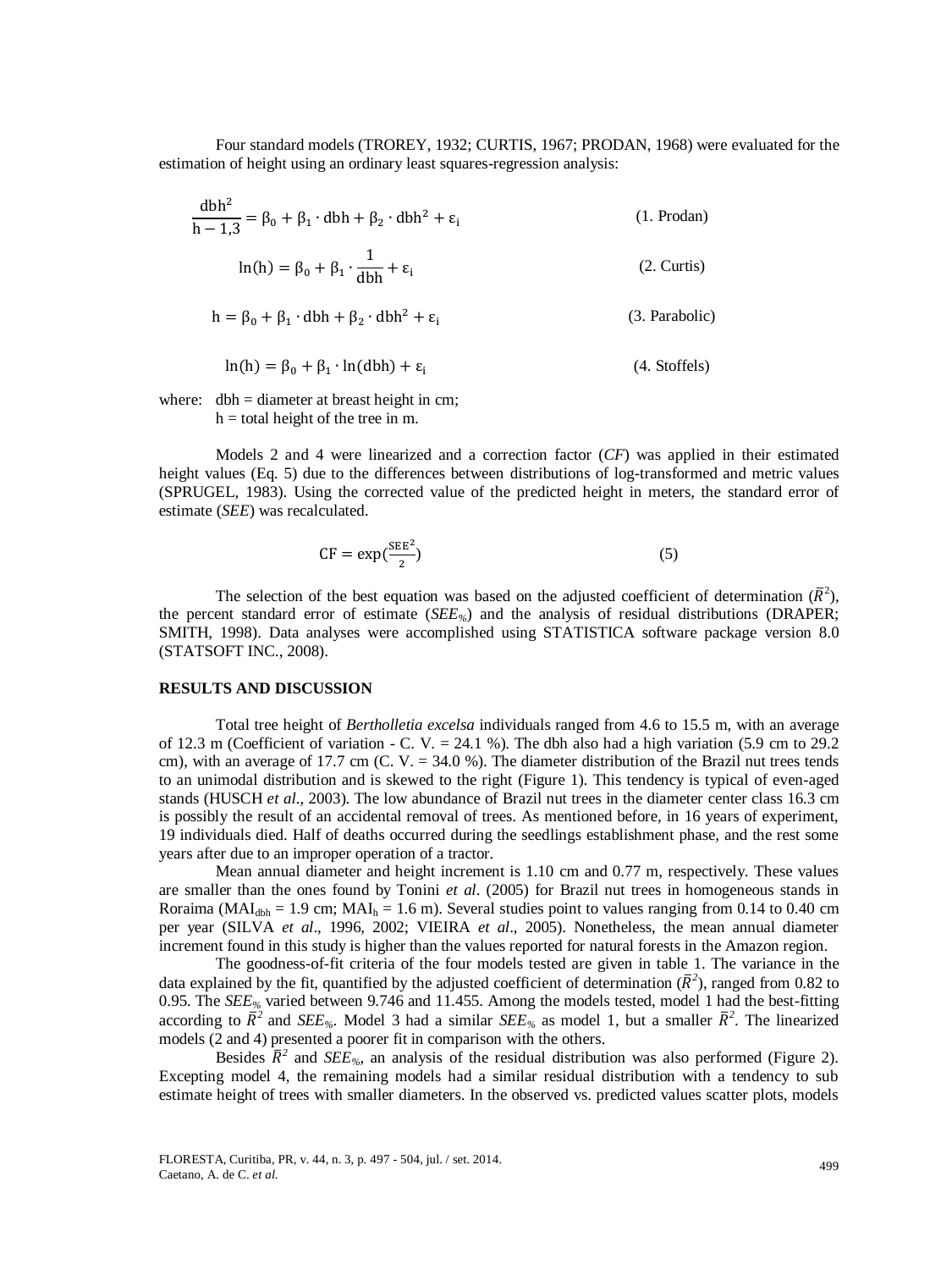1, 2 and 3 followed a similar pattern. Data points are relatively well distributed along the tendency line. In general, the equations tend to super estimate height values.



Figure 1. Diameter distribution of Brazil nut trees (2.5 cm dbh classes).

Figura 1. Distribuição diamétrica da castanheira-da-amazônia (classes de 2,5 cm de dap).

Tabela 1. Coeficiente de determinação ajustado ( $\bar{R}^2$ ), erro padrão da estimativa (SEE), erro padrão da estimativa percentual (SEE%) e fator de correção (CF) para os quatro modelos de regressão testados.

| Model | <b>Coefficients</b> |           |              | $\overline{R}^2$ | <b>SEE</b> |                      | CF    |
|-------|---------------------|-----------|--------------|------------------|------------|----------------------|-------|
|       | D <sub>0</sub>      | D.        | $\mathbf{D}$ |                  |            | $\boldsymbol{SEE}$ % |       |
|       | 8.0892              | $-0.1235$ | 0.0665       | 0.950            | 1.205      | 9.768                |       |
|       | 3.0357              | $-8.4220$ |              | 0.858            | 1.211      | 9.818                | 2.082 |
|       | $-1.0099$           | 1.2121    | $-0.0232$    | 0.836            | 1.202      | 9.746                |       |
|       | 0.0993              | 0.0351    |              | 0.824            | 1.413      | 11.455               | 2.713 |

According to the criteria used to select the best equation, model 1 was chosen as the best one for estimating height of Brazil nut trees. The adjusted height-diameter equations had comparable  $\bar{R}^2$  and *SEE*/*SEE%* to other published studies with Brazil nut trees and further species. Tonini *et al*. (2005) tested fifteen height-diameter models to estimate height in homogeneous stands of four different species in Cantá (RR), including Brazil nut trees. For the latter, the authors also pointed out model 1 as the best model to estimate height. They obtained a  $\bar{R}^2$  equal to this study (0.95), albeit *SEE*<sub>%</sub> was smaller (4.53%).

Tonini *et al*. (2008) adjusted six height-diameter equations for two native populations of Brazil nut trees in Roraima. The authors found a  $\bar{R}^2$  ranging from 0.54 to 0.70; *SEE<sub>%</sub>* varied from 5.9 to 13.6% (for the logarithmic models, the authors calculated a Furnival index). The goodness-of-fit criteria of our study is in general higher than the previous one.

Considering other species, Soares *et al*. (2011) tested two height-diameter models in eleven native forest species planted in Viçosa (MG). The species were *Aspidosperma polyneurom* M. Arg., *Myracroduon urundeuva* Fr. All., *Hymenaea courbaril* L., *Lecythis pisonis* Camb., *Aspidosperma parvifolium* A.CD., *Pterigota brasiliensis* Fr. All., *Tabebuia serratifolia* (Vahl.) Nich., *Paratecoma peroba* Kuhlm, *Zeyheria tubrculosa* (Vell.) Bur., *Pterogyne nitens* Tull. and *Balfourodendron riedelianum* (Engl.) Engl. The adjusted equations presented an average  $\bar{R}^2$  of 0.746 and a *SEE* that ranged from 1.19 to 4.11.

Table 1. Adjusted coefficient of determination  $(\overline{R}^2)$ , standard error of estimate (SEE), percent standard error of estimate (SEE<sub>%</sub>) and correction factor (CF) for the four regression models tested.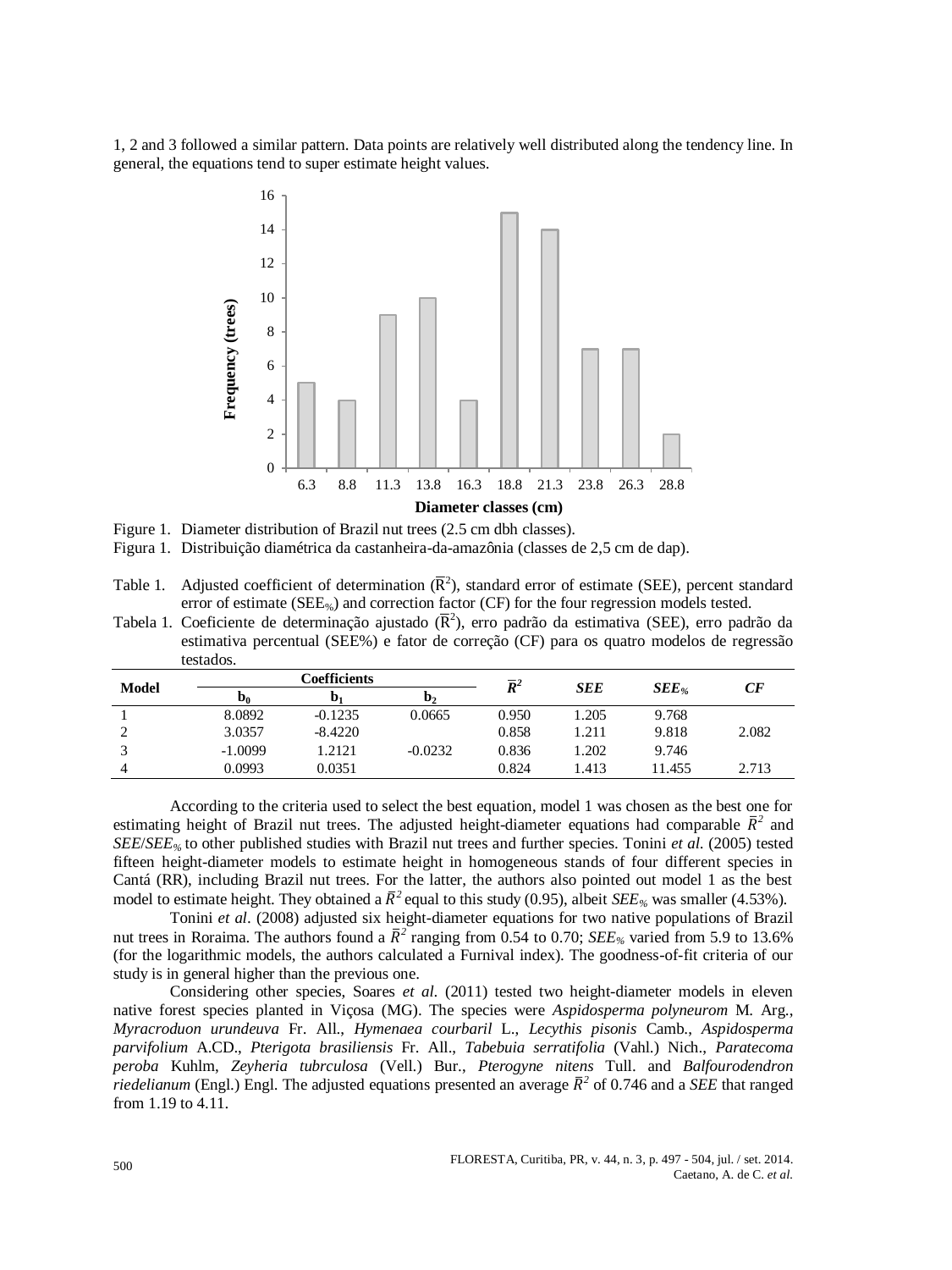

Figure 2. Observed vs. predicted values (A) and residual plots for the four models tested (B). Figura 2. Gráfico de valores observados vs. estimados (A) e de resíduos para os quatro modelos testados (B).

FLORESTA, Curitiba, PR, v. 44, n. 3, p. 497 - 504, jul. / set. 2014. FLORESTA, Curitiba, PR, v. 44, n. 3, p. 497 - 504, jul. / set. 2014.<br>Caetano, A. de C. *et al.* 501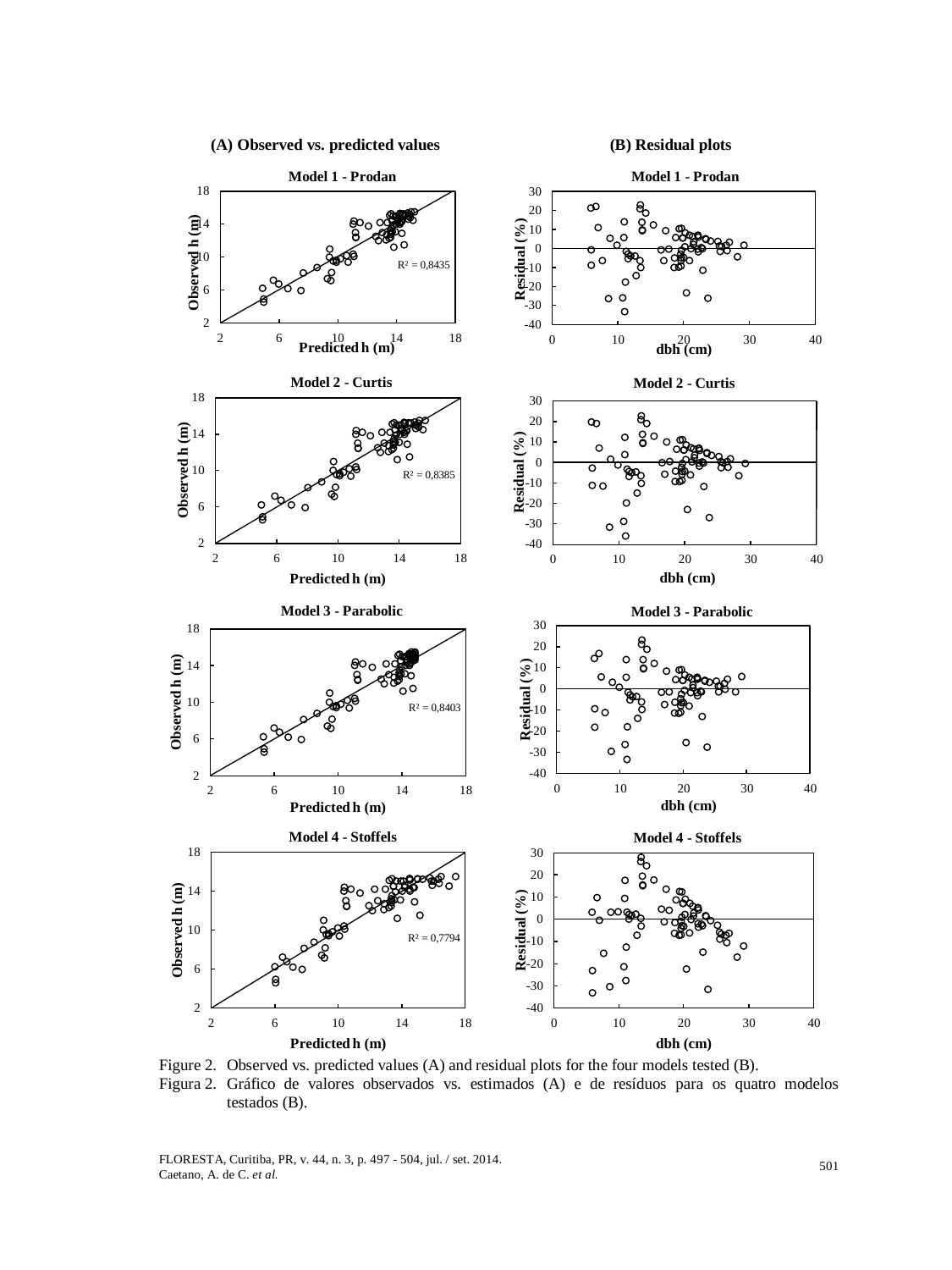Santos *et al*. (2012) adjusted four height-diameter equations for *Ocotea porosa* (Nees & Mart.) Barroso in Rio Negro (PR). For the best-fit equation, the authors related a  $\bar{R}^2$  and a *SEE<sub>%</sub>* of 0.85 and 11.86%, respectively. The  $\bar{R}^2$  and *SEE<sub>%</sub>* obtained in this research are within the range of values reported in other studies.

# **CONCLUSIONS**

 Among the four models tested, model 1 was selected as the best one to estimate height for *Bertholletia excelsa* in the conditions of the study site. We expect that the adjusted height-diameter equation provided by this study will give support to future forest mensuration and management research with this species, especially in the South-Central region of Brazil. The introduction of the Brazil nut outside its native habitat is a way to alleviate the extraction pressure on its population in the Amazon region. More studies should be conducted in order to determine silvicultural needs, best management practices and economical feasibility of Brazil nut plantations in different regions of Brazil.

# **ACKNOWLEDGEMENTS**

To Conselho Nacional de Desenvolvimento Científico e Tecnológico and Fundação de Amparo à Pesquisa do estado de Minas Gerais for financial support.

## **REFERENCES**

[BARROS, D. A. de; MACHADO, S. A.; ACERBI](http://www.cnpf.embrapa.br/publica/boletim/boletarqv/bolet45/pag3-28.pdf) JÚNIOR, F. W.; SCOLFORO, J. R. S. Comportamento de modelos hipsométricos tradicionais e genéricos para plantações de *Pinus ooccarpa* em diferentes tratamentos. **Boletim Pesquisa Florestal**, Colombo, n. 45, p. 3 - 28, 2002.

CURTIS, R. Height-diameter and height-diameter-age equations for second-growth Douglas-fir. **Forest Science**, Bethesda, v. 13, p. 365 - 375, 1967.

DONADONI, A. X.; PELISSARI, A. L.; DRESCHER, R.; ROSA, G. D. da. Relação hipsométrica para *Pinus caribaea* var. *hondurensis* e *Pinus tecunumanii* em povoamento homogêneo no Estado de Rondônia. **Ciência Rural**, Santa Maria, v. 40, p. 2499 - 2504, 2010.

DRAPER, N. R.; SMITH, H. **Applied regression analysis**. New York: John Wiley & Sons, 1998. 706 p.

[GUARIGUATAA,](http://www.sciencedirect.com/science/article/pii/S0378112709003673) M.; [LICONAB,](http://www.sciencedirect.com/science/article/pii/S0378112709003673) J. C.; [MOSTACEDOB,](http://www.sciencedirect.com/science/article/pii/S0378112709003673) B.; [CRONKLETONA,](http://www.sciencedirect.com/science/article/pii/S0378112709003673) P. Damage to Brazil nut trees (*Bertholletia excelsa*) during selective timber harvesting in Northern Bolivia. **Forest Ecology and Management**, Amsterdam, v. 258, p. 788 - 793, 2009.

HUSCH, B.; BEERS, T. W.; KERSHAW JR., J. A. **Forest mensuration**. Hoboken: John Wiley & Sons, 2003 443 p.

INTERNATIONAL UNION FOR CONSERVATION OF NATURE. Americas Regional Workshop (Conservation & Sustainable Management of Trees, Costa Rica, November 1996) 1998. *Bertholletia excelsa*. In: IUCN. **Red list of threatened species**. Version 2012.1. Disponível em: <http:/[/www.iucnredlist.org>](http://www.iucnredlist.org/). Acesso em: 11/04/2013.

KAINER, K. A.; WADT, L. H. O.; STAUDHAMMER, C. L. Explaining variation in Brazil nut fruit production. **Forest Ecology and Management**, Amsterdam, v. 250, p. 244 - 255, 2007.

MORI, S. A.; SWARTHOUT, D. Brazil nut family (Lecythidaceae) in the New World. In: CLEVELAND, C. J.; SWARTHOUT, D. **Encyclopedia of Earth**. Washington, D.C.: Environmental Information Coalition, National Council for Science and the Environment, 2007. Disponível em: <http://www.eoearth.org/article/Brazil\_nut\_family\_(Lecythidaceae)\_in\_the\_New\_World>. Acesso em: 12/02/2013.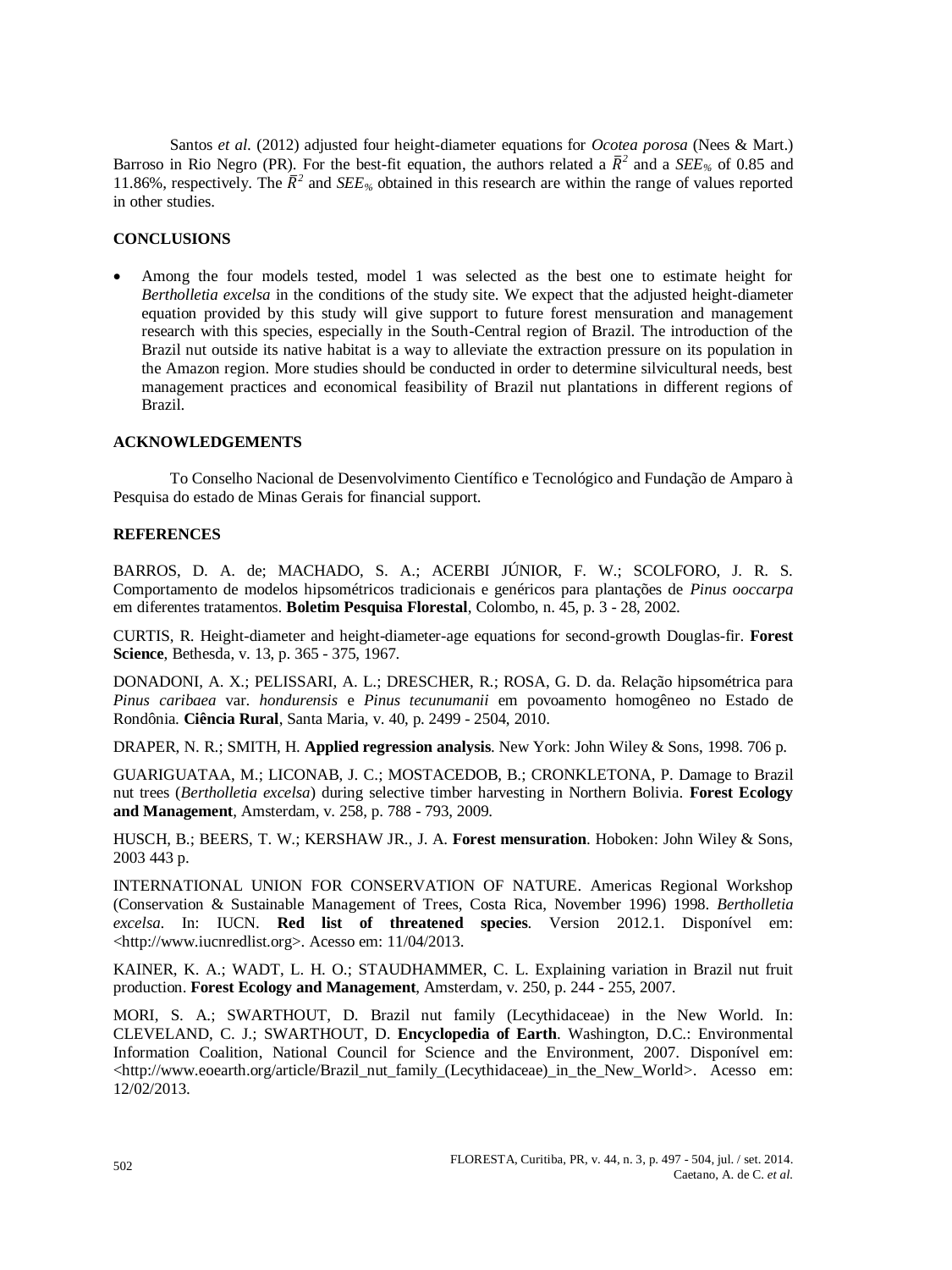ORTIZ, E. G. Brazil nut (*Bertholletia excelsa*). In: SHANLEY, P.; PIERCE, A. R.; LAIRD, S. A.; GUILLEN, A. S. **Tapping the green market: certification & management of non-timber forest products**. Londres, 2002. p. 61 - 74.

PAIVA, P. M.; GUEDES, M. C.; FUNI, C. Brazil nut conservation through shifting cultivation. **Forest Ecology and Management**, Amsterdam, v. 261, p. 508 - 514, 2011.

PRODAN, M. **Forest biometrics**. Oxford: Pergamon, 1968, 447 p.

RIBEIRO, A.; FERRAZ FILHO, A. C.; MELLO, J. M.; FERREIRA. M. Z.; LISBOA, P. M. M; SCOLFORO, J. R. S. Estratégias e metodologias de ajuste de modelos hipsométricos em plantios de *Eucalyptus* sp. **Cerne**, Lavras, v. 16, p. 22 - 31, 2010.

SANTOS, A. T.; MATTOS, P. P.; BRAZ, E. M.; ROSOT, N. C. Equação de volume e relação hipsométrica em plantio de *Ocotea porosa*. **Pesquisa Florestal Brasileira**, Colombo, v. 32, p. 13 - 21, 2012.

SCOLES, R.; GRIBEL, R. Population structure of Brazil nut (*Bertholletia excelsa*, Lecythidaceae) stands in two areas with different occupation histories in the Brazilian Amazon. **Human Ecology**, New York, v. 39, p. 455 - 464, 2011.

\_\_\_\_\_. The regeneration of Brazil nut trees in relation to nut harvest intensity in the Trombetas River valley of Northern Amazonia, Brazil. **Forest Ecology and Management**, Amsterdam, v. 265, p. 71 - 81, 2012.

SILVA, J. N. M.; LOPES, J. C. A.; OLIVEIRA, L. C.; OLIVEIRA, R. P.; CARVALHO, J. O. P. Growth and yield studies in the Tapajós region, Central Brazilian Amazon. **Commonwealth Forestry Review**, Oxford, v. 75, p. 325 - 329, 1996.

[SILVA,](http://www.sciencedirect.com/science/article/pii/S0378112701006788) P. R.; [SANTOS,](http://www.sciencedirect.com/science/article/pii/S0378112701006788) J.; [TRIBUZY,](http://www.sciencedirect.com/science/article/pii/S0378112701006788) S. E.; [CHAMBERS,](http://www.sciencedirect.com/science/article/pii/S0378112701006788) Q. J.; [NAKAMURA,](http://www.sciencedirect.com/science/article/pii/S0378112701006788) S.; [HIGUCHI.](http://www.sciencedirect.com/science/article/pii/S0378112701006788) N. Diameter increment and growth patterns for individual tree growing in Central Amazon, Brazil. **Forest Ecology and Management**, Amsterdam, v. 166, p. 295 - 301, 2002.

SOARES, C. P. B.; MARTINS, F. B.; LEITE JÚNIOR, H. U.; SILVA, G. F.; FIGUEIREDO, L. T. M. Equações hipsométricas, volumétricas e de taper para onze espécies nativas. **Revista Árvore**, Viçosa, v. 35, p. 1039 - 1051, 2011.

SORIANO, M.; KAINER, K. A.; STAUDHAMMER, C. L.; SORIANO, E. Implementing multiple forest management in Brazil nut-rich community forests: effects of logging on natural regeneration and forest disturbance. **Forest Ecology and Management**, Amsterdam, v. 268, p. 92 - 102, 2012.

SPRUGEL, D. G. Correcting for bias in log-transformed allometric equations. **Ecology**, Ithaca, v. 64, p. 209 - 210, 1983.

STATSOFT INC. **Statistica** (data analysis software system), version 8.0, 2008.

TEWARI, V. P.; GADOW, K. V. Modelling the relationship between tree diameters and height using  $S_{BR}$ distribution. **Forest Ecology and Management**, Amsterdam, v. 119, p. 171 - 176, 1999.

TOMÉ, M.; RIBEIRO, F.; FAIAS, S. Relação hipsométrica geral para *Eucalyptus globulus* Labill. em Portugal. **Silva Lusitana**, Lisboa, v. 15, p. 41 - 55, 2007.

TONINI, H.; ARCO-VERDE, M. F.; SÁ, S. P. P. Dendrometria de espécies nativas em plantios homogêneos no Estado de Roraima - Andiroba (*Carapa guianensis* Aubl), Castanha-do-Brasil (*Bertholletia excelsa* Bonpl.), Ipê-roxo (*Tabebuia avellanedae* Lorentz ex Griseb) e Jatobá (*Hymenaea courbaril* L.). **Acta Amazonica**, Manaus, v. 35, p. 353 - 362, 2005.

TONINI, H.; COSTA, P.; KAMINSKI, P. E. Estrutura e produção de duas populações nativas de castanheira-do-brasil (*Bertholletia excelsa* O. Berg) em Roraima. **Floresta**, Curitiba, v. 38, p. 445 - 457, 2008.